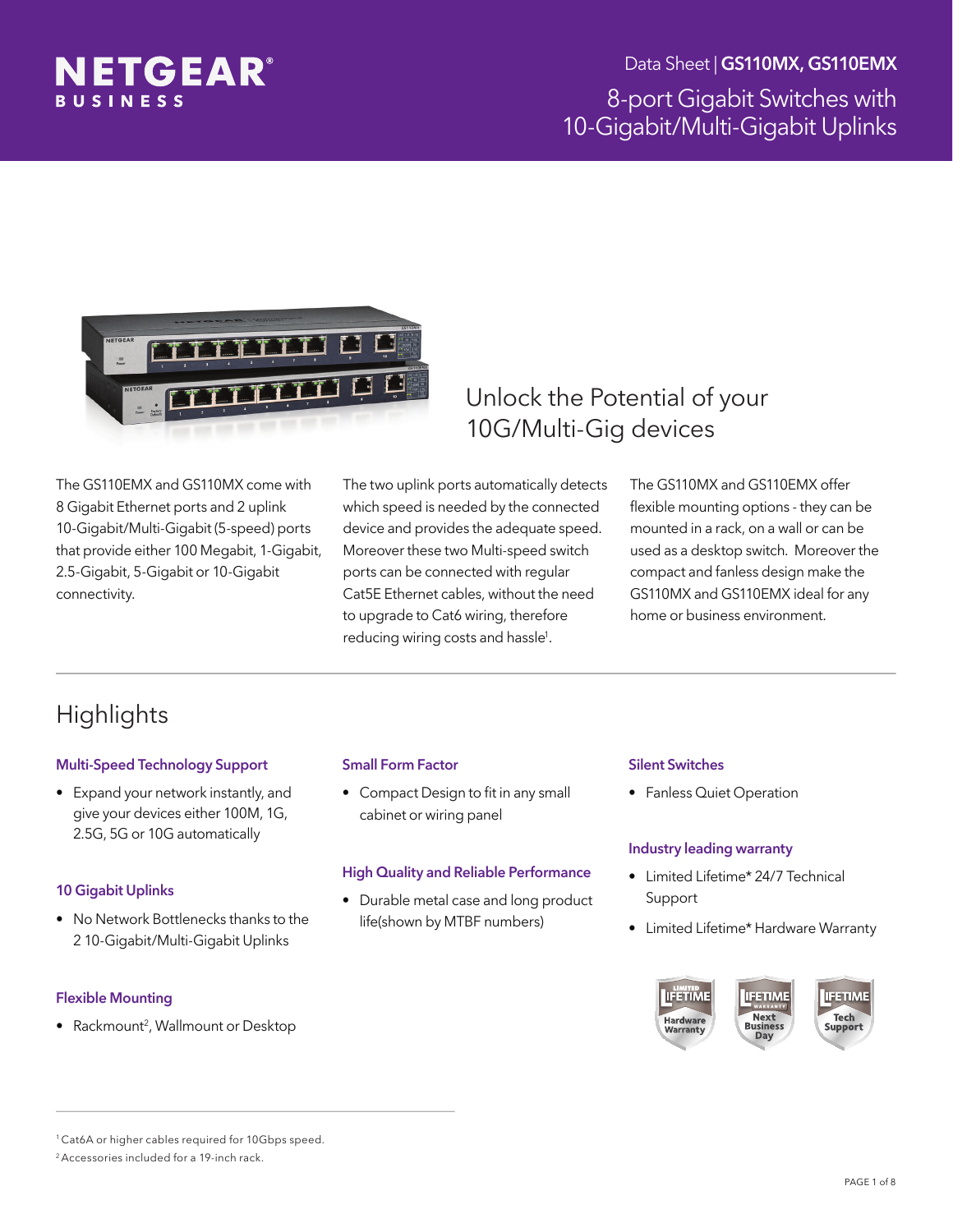

### Hardware at a Glance

| Model<br><b>Name</b> | Form-Factor                     | 10M/100M/1G<br><b>Copper Ports</b> | 10-Gig/Multi-Gig<br><b>Copper Ports</b> | LED's                              | Case<br><b>Material</b> | Fans    | Power<br>Supply |
|----------------------|---------------------------------|------------------------------------|-----------------------------------------|------------------------------------|-------------------------|---------|-----------------|
| <b>GS110MX</b>       | Rackmount/Desktop/<br>Wallmount |                                    |                                         | Power, Port<br>Link/Speed/Activity | Metal                   | Fanless | External        |
| GS110EMX             | Rackmount/Desktop/<br>Wallmount |                                    |                                         | Power, Port<br>Link/Speed/Activity | Metal                   | Fanless | External        |



#### GS110MX: front

- • 8 x Gigabit Copper Ports
- 2 x 10-Gig/Multi-Gig Copper Ports
- • 19-inch Rackmountable



# **HIIIIIIIIIIIIII**

- GS110MX back
	- External PSU



• External PSU

### GS110EMX: front

- 8 x Gigabit Copper Ports
- 2 x 10-Gig/Multi-Gig Copper Ports
- 19-inch Rackmountable

# Software at a Glance

| Model<br><b>Name</b> | Management  | <b>VLANs</b>          | <b>IGMP</b>             | EEE (802.3az)<br>Auto-EEE | QoS                                | Port Trunking          | Jumbo Frame Support |
|----------------------|-------------|-----------------------|-------------------------|---------------------------|------------------------------------|------------------------|---------------------|
| GS110MX              | Unmanaged   | No                    | N/A                     | Yes                       | N/A                                | No                     | Yes                 |
| GS110EMX             | Web Managed | Port-Based/<br>802.1Q | <b>IGMP</b><br>Snooping | Yes                       | Port-Based<br>IEEE 802.1p<br>Based | Static LAG<br>and LACP | Yes                 |

# Performance at a Glance

| Model<br>Name  | Fabric               | Packet<br><b>Buffer</b> | Latency<br>(Max Connection)<br>Speed)                                 | <b>MAC</b><br><b>Address</b><br>Table | Priority<br>Queues | Multicast<br><b>IGMP Group</b> | Packet<br>Forwarding Rate<br>$(64 \text{ byte})$ | Jumbo<br>Frames (bytes) |
|----------------|----------------------|-------------------------|-----------------------------------------------------------------------|---------------------------------------|--------------------|--------------------------------|--------------------------------------------------|-------------------------|
| <b>GS110MX</b> | 56 Gbps<br>line-rate | 128KB                   | 10Gbps: $<$ 3 $\mu$ s<br>$1000Mbps: < 4\mu s$<br>100 $Mbps: < 7\mu s$ | <b>16K Entries</b><br>(dynamic)       | 8 (WRR)            | N/A                            | 41.664Mfps                                       | up to 10240             |
| GS110EMX       | 56 Gbps<br>line-rate | 128KB                   | 10Gbps: $<$ 3 $\mu$ s<br>1000 $Mbps: <4\mu s$<br>$100Mbps: <7\mu s$   | <b>16K Entries</b><br>(dynamic)       | 8 (WRR)            | 128                            | 41.664Mfps                                       | up to 10240             |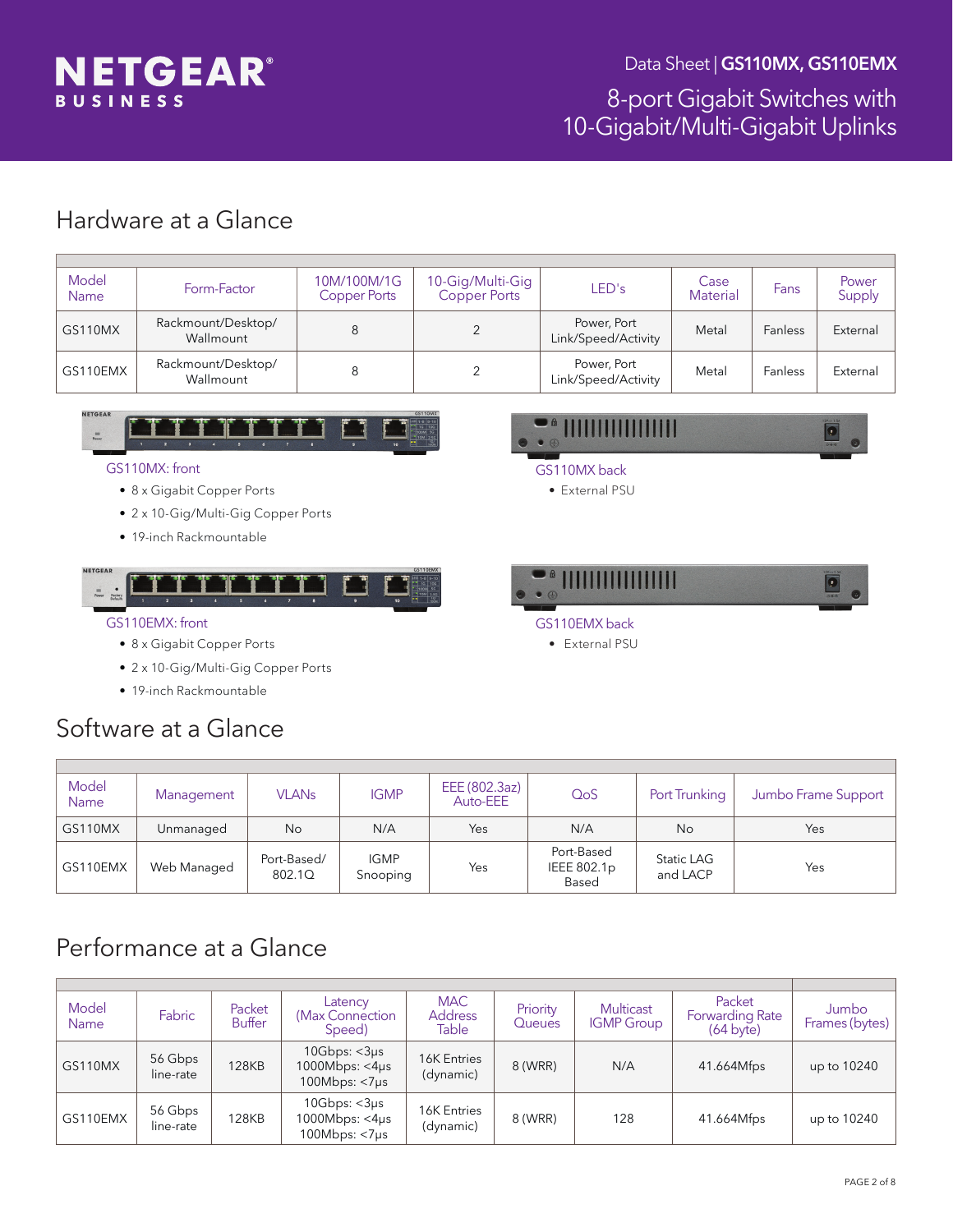

# Features and Benefits

| <b>Hardware Features</b>                                                                                                                                             | <b>Benefits</b>                                                                                                                                                                                                                                                                                                |
|----------------------------------------------------------------------------------------------------------------------------------------------------------------------|----------------------------------------------------------------------------------------------------------------------------------------------------------------------------------------------------------------------------------------------------------------------------------------------------------------|
| Compact form factor with fanless design                                                                                                                              | Adapts to your needs and configuration in any environment, even noise-<br>sensitive (in a classroom, in a conference room, in a doctor's office)                                                                                                                                                               |
| Flexible Mounting Options                                                                                                                                            | Rack, Desktop or Wall-Mount to be used in any environment.                                                                                                                                                                                                                                                     |
| 56 Gbps non-blocking switching architecture                                                                                                                          | Get all the connectivity you need to your devices without congestion.                                                                                                                                                                                                                                          |
| 5-Speed Networking                                                                                                                                                   | Automatically detects which speed is needed by the connected device and<br>provides the adequate speed (100M/1G/2.5G/5G/10G) to connect all your<br>devices with one switch.                                                                                                                                   |
| <b>Software Features (GS110EMX Only)</b>                                                                                                                             | <b>Benefits</b>                                                                                                                                                                                                                                                                                                |
| Port-based and 802.1Q-based VLANs                                                                                                                                    | Segment network into smaller groups for more secure and efficient<br>use of network resources.                                                                                                                                                                                                                 |
| Comprehensive QoS features:<br>· Port-based or 802.1p-based prioritization<br>• Layer 3-based (DSCP) prioritization<br>· Port-based ingress and egress rate limiting | Advanced controls for optimized network performance and better<br>delivery of mission-critical traffic such as voice and video. Ingress<br>and egress rate limiting allows for bandwidth shaping for mitigat-<br>ing network resources constraints or for optimizing guest access<br>bandwidth on the network. |
| <b>IGMP</b> Snooping                                                                                                                                                 | For improved network efficiency on delivering multicast traffic.<br>Save cost and improve network efficiency by ensuring multicast<br>traffic only reaches designated receivers without the need of an<br>extra multicast router.                                                                              |
| Port trunking / Link Aggregation                                                                                                                                     | Build up bigger bandwidth to support aggregated uplink/downlink<br>traffic or to provide redundant link(s) using Static Manual LAGs or<br>LACP.                                                                                                                                                                |
| <b>Voice VLAN</b>                                                                                                                                                    | The feature enables auto assignment of voice traffic (based on OUI)<br>to a special VLAN (AKA Voice VLAN); allowing the assignment of<br>special QoS parameters to that traffic, giving it high priority services.<br>Port has to be MANUALLY assigned to be a member of the Voice<br>VLAN.                    |
| Loop detection and auto DoS prevention                                                                                                                               | Detect accidental network loops and protect against DoS attacks.                                                                                                                                                                                                                                               |
| Port Mirroring                                                                                                                                                       | For better and quicker network diagnostics and troubleshooting.                                                                                                                                                                                                                                                |
| Energy Efficient Ethernet (IEEE 802.3az)                                                                                                                             | For maximum power savings and reduced energy costs.                                                                                                                                                                                                                                                            |
| Cable Test                                                                                                                                                           | Easily identify bad Ethernet cables.                                                                                                                                                                                                                                                                           |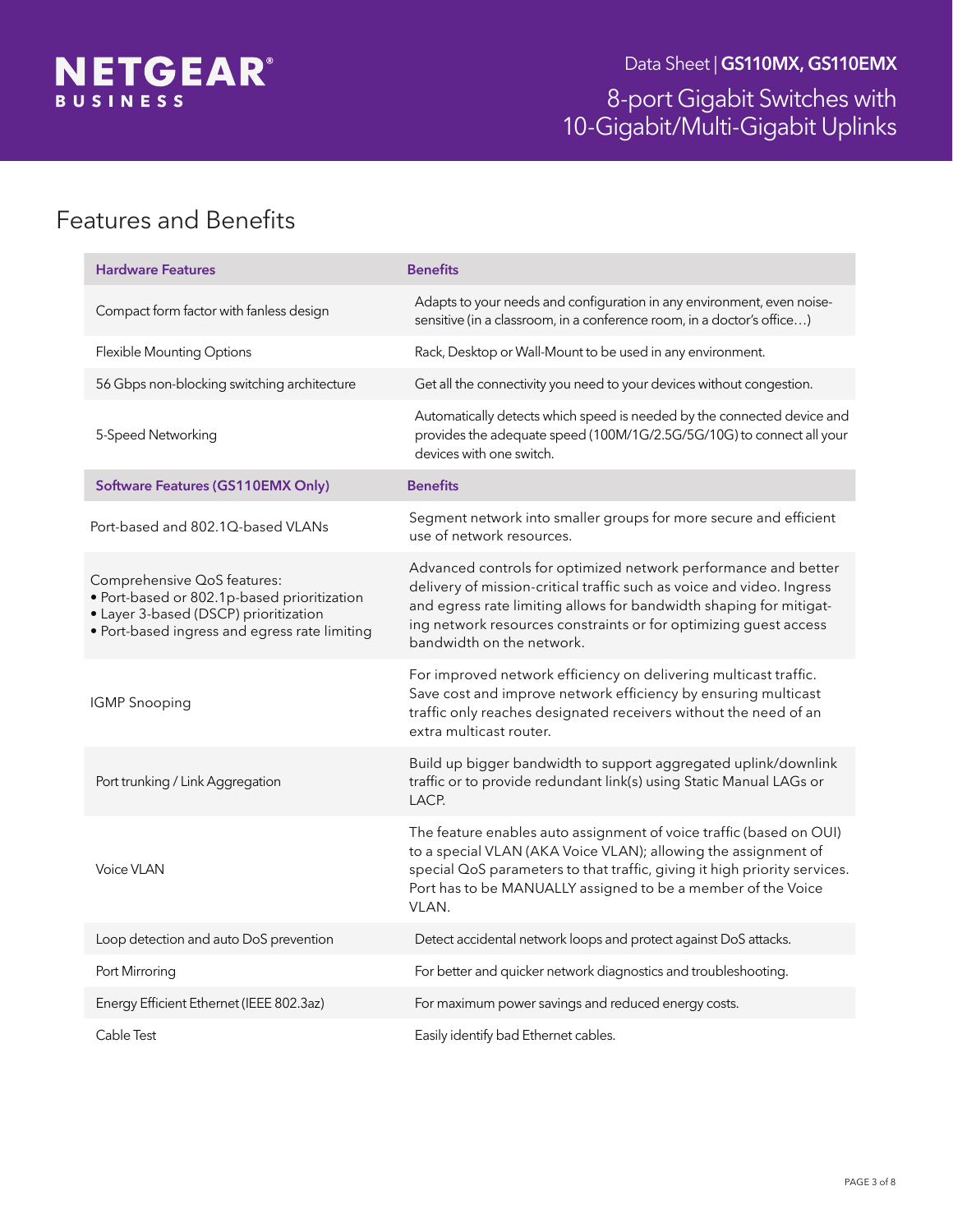

# Example Application



# Cables and Speeds

The following table describes the network cables that you can use for the switch connections and the speeds that the cables can support, up to 100 meters (328 feet).

| <b>SPEED</b>                | CABLE TYPE                           |
|-----------------------------|--------------------------------------|
| 100 Mbps                    | Category 5 (Cat 5) or higher rated   |
| 1 Gbps, 2.5 Gbps, or 5 Gbps | Category 5e (Cat 5e) or higher rated |
| 10 Gbps                     | Category 6A (Cat 6A) or higher rated |

Note: For speeds of 10 Gbps, if the cable length is shorter than 55 meters (180 feet), you can use a Category 6 (Cat 6) cable.

# Why the NETGEAR GS110MX/GS110EMX Switches are ideal for SMB

- 1. Remove any Network Bottleneck with the 10-Gigabit/Multi-Gigabit Uplinks
- 2. 5-Speed auto-adapt intelligent Networking (100M,1G,2.5G,5G,10G)
- 3. Small and silent compact form factor for quiet operation Adapts to your needs and configuration in any environment
- 4. Limited Lifetime\* Warranty, Next Business Day replacement and 24/7 chat with a NETGEAR expert
- 5. Energy efficient switches that automatically adjust power consumption according to Energy-Efficient Ethernet standard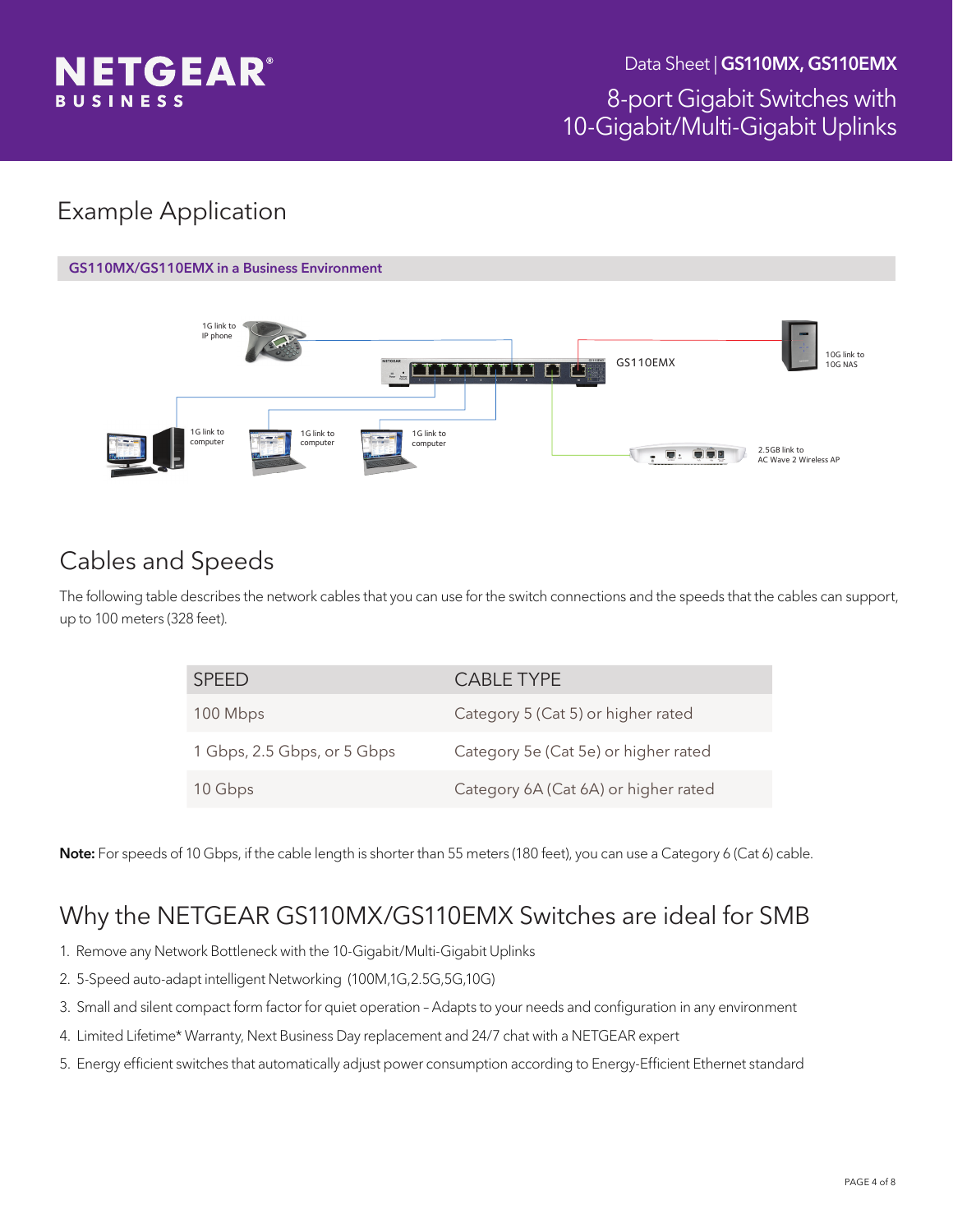

# Technical Specifications

| <b>Technical Specifications</b>                                      | <b>GS110MX</b>              | GS110EMX                                              |  |  |  |
|----------------------------------------------------------------------|-----------------------------|-------------------------------------------------------|--|--|--|
| Gigabit ports                                                        | 8                           | 8                                                     |  |  |  |
| 100M/1G/2.5G/5G/10G RJ-45 copper ports                               | $\overline{2}$              | $\overline{2}$                                        |  |  |  |
| Form Factor                                                          | Desktop/Rackmount/Wallmount | Desktop/Rackmount/Wallmount                           |  |  |  |
| <b>Performance Specification</b>                                     |                             |                                                       |  |  |  |
| Bandwidth                                                            |                             | 56 Gbps                                               |  |  |  |
| Priority queues                                                      |                             | 8                                                     |  |  |  |
| Priority queuing                                                     |                             | Weighted Round Robin (WRR)                            |  |  |  |
| MAC Address database size<br>(48-bit MAC addresses)                  |                             | 16K                                                   |  |  |  |
| Multicast groups                                                     | N/A                         | 128                                                   |  |  |  |
| Packet forwarding rate (64 byte packet size) (Mfps<br>or Mpps)       |                             | 41.664Mfps                                            |  |  |  |
| Speed / Latency                                                      |                             | $10Gbps: < 3\mu s$<br>100Mbps: <7µs<br>1000Mbps: <4µs |  |  |  |
| Jumbo frame support                                                  | Up to 10240 bytes           |                                                       |  |  |  |
| Acoustic noise level @ 25° C (dBA) (ANSI-S10.12)                     |                             | $0$ dBA                                               |  |  |  |
| Mean Time Between Failures (MTBF) @ 25° C                            | 2,320,394 hrs (264 yrs)     | 1,572,337 hrs (179 yrs)                               |  |  |  |
| <b>Power/Energy Efficiency</b>                                       |                             |                                                       |  |  |  |
| Energy-Efficient Ethernet                                            |                             | Yes                                                   |  |  |  |
| Max power (worst case, all ports used, line-rate<br>traffic) (Watts) | 13.2                        | 15.6                                                  |  |  |  |
| <b>Quality of Service</b>                                            |                             |                                                       |  |  |  |
| 802.1p-based QoS/CoS Supported                                       |                             | Yes                                                   |  |  |  |
| Port-based rate limiting                                             | N/A                         | Ingress and egress                                    |  |  |  |
| Port-based QoS                                                       | N/A                         | Yes                                                   |  |  |  |
| IEEE 802.1p COS                                                      | Yes                         | Yes                                                   |  |  |  |
| <b>IPv4 DSCP</b>                                                     | Yes                         | Yes                                                   |  |  |  |
| Pre-Defined Rate Limiting Rates                                      | N/A                         | 1/5/10/50/100/500 Mbit/s                              |  |  |  |
| Pre-Defined Port Priority Queues                                     | $\,8\,$                     | $\,8\,$                                               |  |  |  |
| Weighted Round Robin (WRR)                                           | Yes                         | Yes                                                   |  |  |  |
| Strict priority queue technology                                     | N/A                         | No                                                    |  |  |  |
| Voice VLAN                                                           | N/A                         | Yes                                                   |  |  |  |
| <b>L2 Services - VLANS</b>                                           |                             |                                                       |  |  |  |
| VLAN (# Supported)                                                   | N/A                         | 64                                                    |  |  |  |
| IEEE 802.1Q VLAN Tagging                                             | N/A                         | Yes                                                   |  |  |  |
| Port-based VLAN                                                      | N/A                         | Yes                                                   |  |  |  |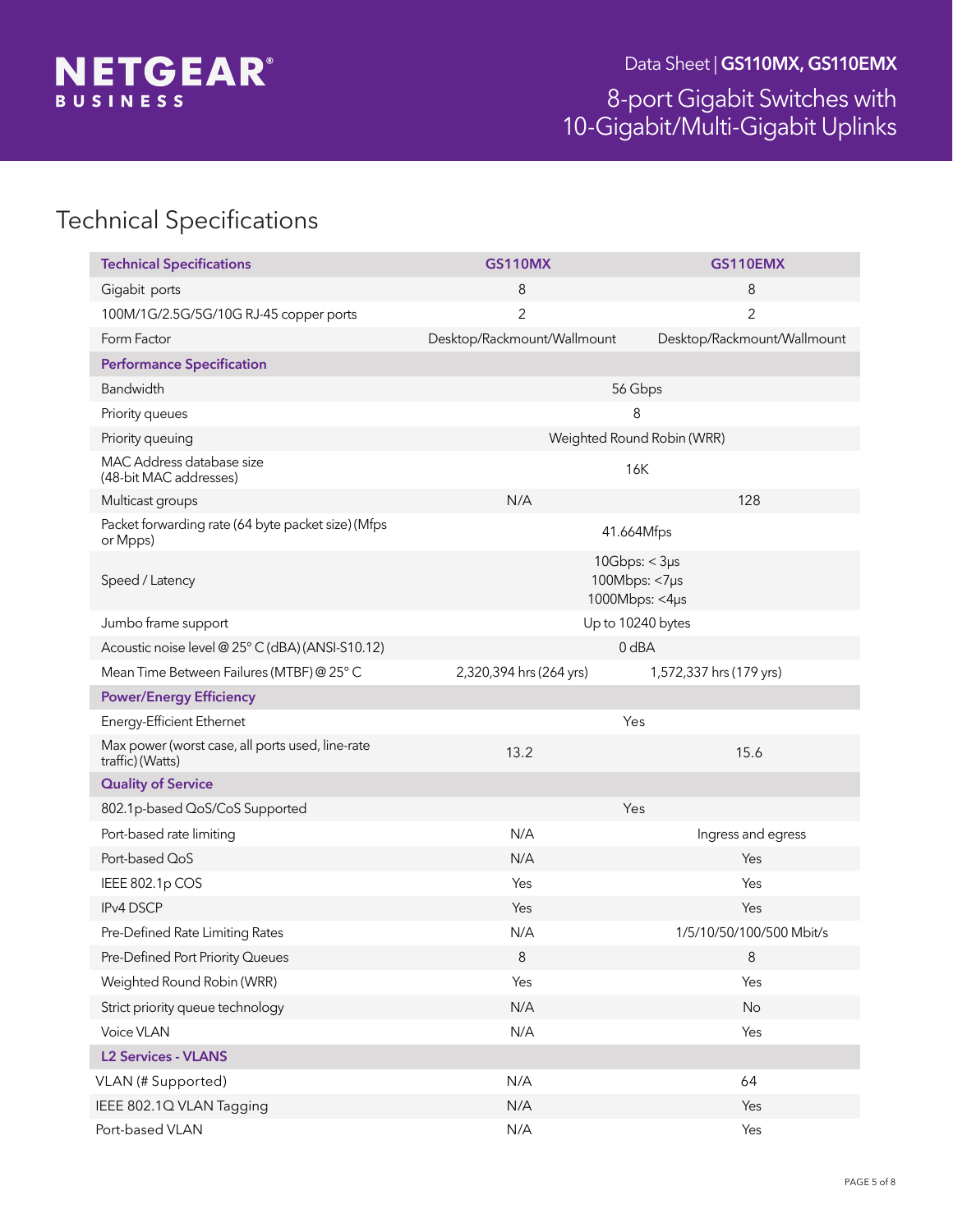

# Technical Specifications

| <b>L2 Services - Availability</b>                                    | <b>GS110MX</b>                                     | GS110EMX                                                                   |  |  |
|----------------------------------------------------------------------|----------------------------------------------------|----------------------------------------------------------------------------|--|--|
| Broadcast, multicast, unknown unicast storm<br>control               | N/A                                                | Yes                                                                        |  |  |
| Static Manual LAGs (Port Trunking)                                   | N/A                                                | Yes                                                                        |  |  |
| <b>LACP</b>                                                          | N/A                                                | Yes                                                                        |  |  |
| IEEE 802.3x (full duplex and flow control)                           | Yes                                                | Yes                                                                        |  |  |
| <b>L2 Services - Multicast Filtering</b>                             |                                                    |                                                                            |  |  |
| IGMP snooping (v1, v2, and v3)                                       | N/A                                                | Yes                                                                        |  |  |
| IGMP snooping querier                                                | N/A                                                | No                                                                         |  |  |
| Block unknown multicast                                              | N/A                                                | Yes                                                                        |  |  |
| Static multicast router port                                         | N/A                                                | Yes                                                                        |  |  |
| <b>L3 Services - DHCP</b>                                            |                                                    |                                                                            |  |  |
| <b>DHCP</b> client                                                   | N/A                                                | Yes                                                                        |  |  |
| <b>Link Aggregation</b>                                              |                                                    |                                                                            |  |  |
| Static Manual LAGs (Port Trunking)                                   | N/A                                                | Yes                                                                        |  |  |
| # of Static LAGs / # of members in each LAG                          | N/A                                                | 5 LAGs with max 9 members<br>in each LAG                                   |  |  |
| <b>LEDs</b>                                                          |                                                    |                                                                            |  |  |
| Per port                                                             |                                                    | Speed, Link, Activity                                                      |  |  |
| Per device                                                           |                                                    | Power                                                                      |  |  |
| <b>Physical Specifications</b>                                       |                                                    |                                                                            |  |  |
| Dimensions (W x D x H)                                               |                                                    | 236 x 102 x 27 mm (9.29 x 4.02 x 1.06 in)                                  |  |  |
| Weight                                                               | 0.74 kg (1.63 lbs)                                 | 0.75 kg (1.65 lbs)                                                         |  |  |
| <b>Power Consumption</b>                                             |                                                    |                                                                            |  |  |
| Power Supply                                                         |                                                    | MX: External Power Adapter 12V 1.5A<br>EMX: External Power Adapter12V 2.5A |  |  |
| Max power (worst case, all ports used, line-rate<br>traffic) (Watts) | 13.2v<br>15.6                                      |                                                                            |  |  |
| Min power (link-down standby) (Watts)                                |                                                    | MX: 4.8<br>EMX: 6.6                                                        |  |  |
| Heat Dissipation (max and min) (BTU/hr)                              | Max: 45.14 BTU/hr<br>Min: 16.42BTU/hr              | Max: 53.35 BTU/hr<br>Min: 22.57 BTU/hr                                     |  |  |
| Fan(s)                                                               |                                                    | Fanless                                                                    |  |  |
| <b>Environmental Specifications</b>                                  |                                                    |                                                                            |  |  |
| Operating                                                            |                                                    |                                                                            |  |  |
| Operating temperature                                                | 0° to 40°C (32° to 104°F)                          |                                                                            |  |  |
| Humidity (relative)                                                  | 90% maximum relative humidity (RH), non-condensing |                                                                            |  |  |
| Altitude                                                             | 10,000 ft (3,000 m) maximum                        |                                                                            |  |  |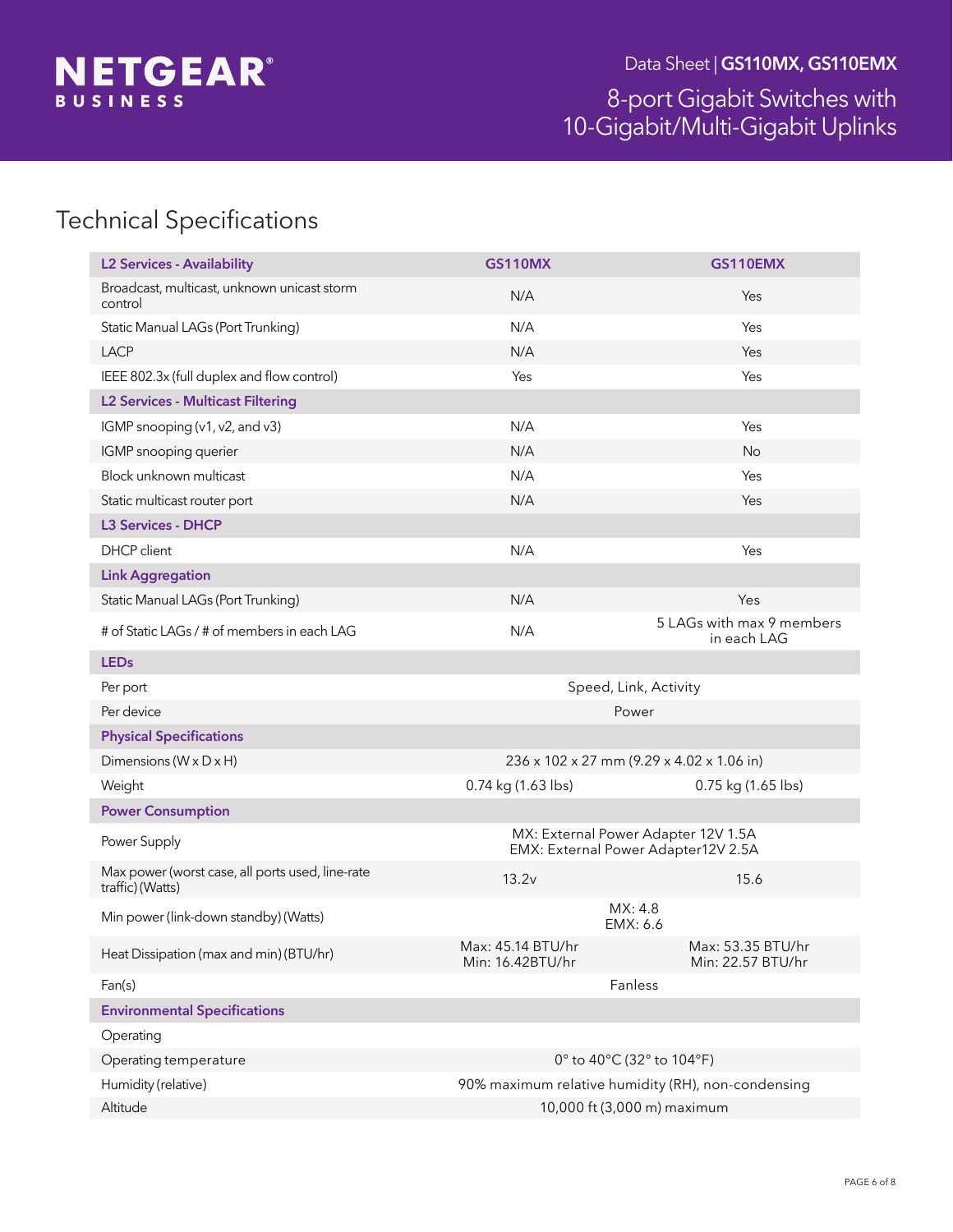

Data Sheet | GS110MX, GS110EMX

### 8-port Gigabit Switches with 10-Gigabit/Multi-Gigabit Uplinks

# Technical Specifications

| <b>Environmental Specifications</b>           | <b>GS110MX</b> | <b>GS110EMX</b>                                                                                                                                                                                                                                                                                                                                                                                                                                                           |  |  |
|-----------------------------------------------|----------------|---------------------------------------------------------------------------------------------------------------------------------------------------------------------------------------------------------------------------------------------------------------------------------------------------------------------------------------------------------------------------------------------------------------------------------------------------------------------------|--|--|
| Storage                                       |                |                                                                                                                                                                                                                                                                                                                                                                                                                                                                           |  |  |
| Storage temperature                           |                | -20 $^{\circ}$ to 70 $^{\circ}$ C (-4 $^{\circ}$ to 158 $^{\circ}$ F)                                                                                                                                                                                                                                                                                                                                                                                                     |  |  |
| Humidity (relative)                           |                | 95% maximum relative humidity, non-condensing                                                                                                                                                                                                                                                                                                                                                                                                                             |  |  |
| Altitude                                      |                | 10,000 ft (3,000 m) maximum                                                                                                                                                                                                                                                                                                                                                                                                                                               |  |  |
| <b>Electromagnetic Emissions and Immunity</b> |                |                                                                                                                                                                                                                                                                                                                                                                                                                                                                           |  |  |
| Certifications                                |                | 47 CFR FCC Part 15, SubpartB, Class B<br>ICES-003:2016 Issue 6, Class B<br>ANSI C63.4:2014<br>EN 55032:2012 + AC:2013 / CISPR 32:2012 / AS/NZS CISPR 32:2013, Class B<br>EN 55032:2015 +AC:2016 / CISPR 32:2015 +COR1:2016 / AS/NZS CISPR<br>32:2015, Class B<br>EN 61000-3-2:2014<br>EN 61000-3-3:2013<br>EN 55024:2010 + A1:2015<br>AS/NZS CISPR 32:2015, Class B<br>VCCI-CISPR 32:2016, Class B<br>Russia EAC mark (GS110MX only)<br>Korea KC mark<br><b>CNS 13438</b> |  |  |
| Electromagnetic Compliance (Class A or B)     | Class B        |                                                                                                                                                                                                                                                                                                                                                                                                                                                                           |  |  |
| <b>Safety Certifications</b>                  |                |                                                                                                                                                                                                                                                                                                                                                                                                                                                                           |  |  |
| Certifications                                |                | IEC 60950-1:2005 (Second Edition) + Am 1:2009 + Am 2:2013<br>EN 60950-1: 2006 + A11:2009 + A1:2010 + A12:2011 + A2:2013<br>AS/NZS 60950.1:2015<br>Russia EAC mark (GS110MX only)                                                                                                                                                                                                                                                                                          |  |  |
| <b>Warranty and Support</b>                   |                |                                                                                                                                                                                                                                                                                                                                                                                                                                                                           |  |  |
|                                               |                | Limited Lifetime* Warranty                                                                                                                                                                                                                                                                                                                                                                                                                                                |  |  |
|                                               |                | Limited Lifetime* 24x7 Online Technical Support                                                                                                                                                                                                                                                                                                                                                                                                                           |  |  |
|                                               |                | Limited Lifetime* Next-Business-Day (NBD) Replacement                                                                                                                                                                                                                                                                                                                                                                                                                     |  |  |
| ProSUPPORT OnCall 24x7, Service Packs**       |                | Category 1:<br>PMB0311 (1 yr)<br>PMB0331 (3 yrs)<br>PMB0351 (5 yrs)                                                                                                                                                                                                                                                                                                                                                                                                       |  |  |